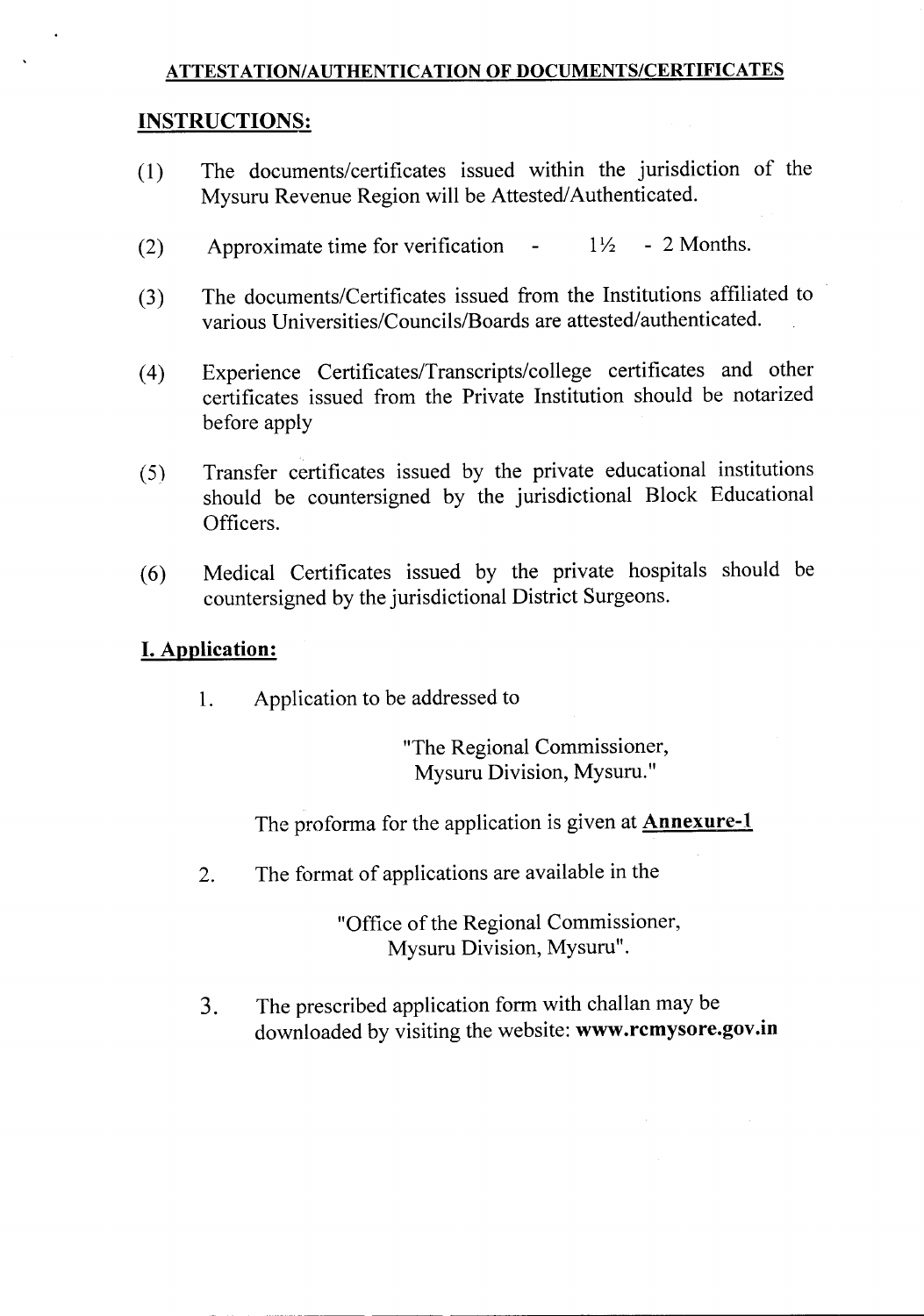### **II Documents to be submitted for attestation.**

The applicant is required to apply in person or through an authorized representative in the prescribed format of application along with the following:-

- 1. Original Voucher of Rs.310/- (Rs.300 towards application + Rs.I0 towards stamp fee) per document for attestation.
- 2. In addition to the above attestation fee, verification charges charged by the various Universities/Boards/Councils through D.D/Challan for verification charges to various categories are enclosed in Annexure-II
- 3. Four Black and White Photo copies of the certificate to be enclosed exclusively for the use of the office. However in respect of certificates/documents issued by Notary/Private Institutions. certificates/documents issued by Notary/Private 5 Photocopies of the Documents/Certificates to be enclosed.
- 4. The applicant/authorized person is required to produce the original documents/certificates to the Office at the time of applying which will be returned after perusal immediately.
- 5. The authorized person is required to produce the notarized authorization letter obtained from the applicant. The proforma of the authorization letter is enclosed as Annexure-III

#### **III. Information on Verification Procedure:**

- (1) The authenticity of the documents will be got verified from the concerned Institution/authorities issuing the documents like concerned Institution/authorities issuing the documents Universities/Educational Institutions/Local Bodies issuing Birth and Death Certificates, Marriage Certificates etc.
- (2) Notarized documents and certificates issued by Private Organizations like experience certificate etc. will be got verified by the concerned issuing authorities through jurisdictional police authorities.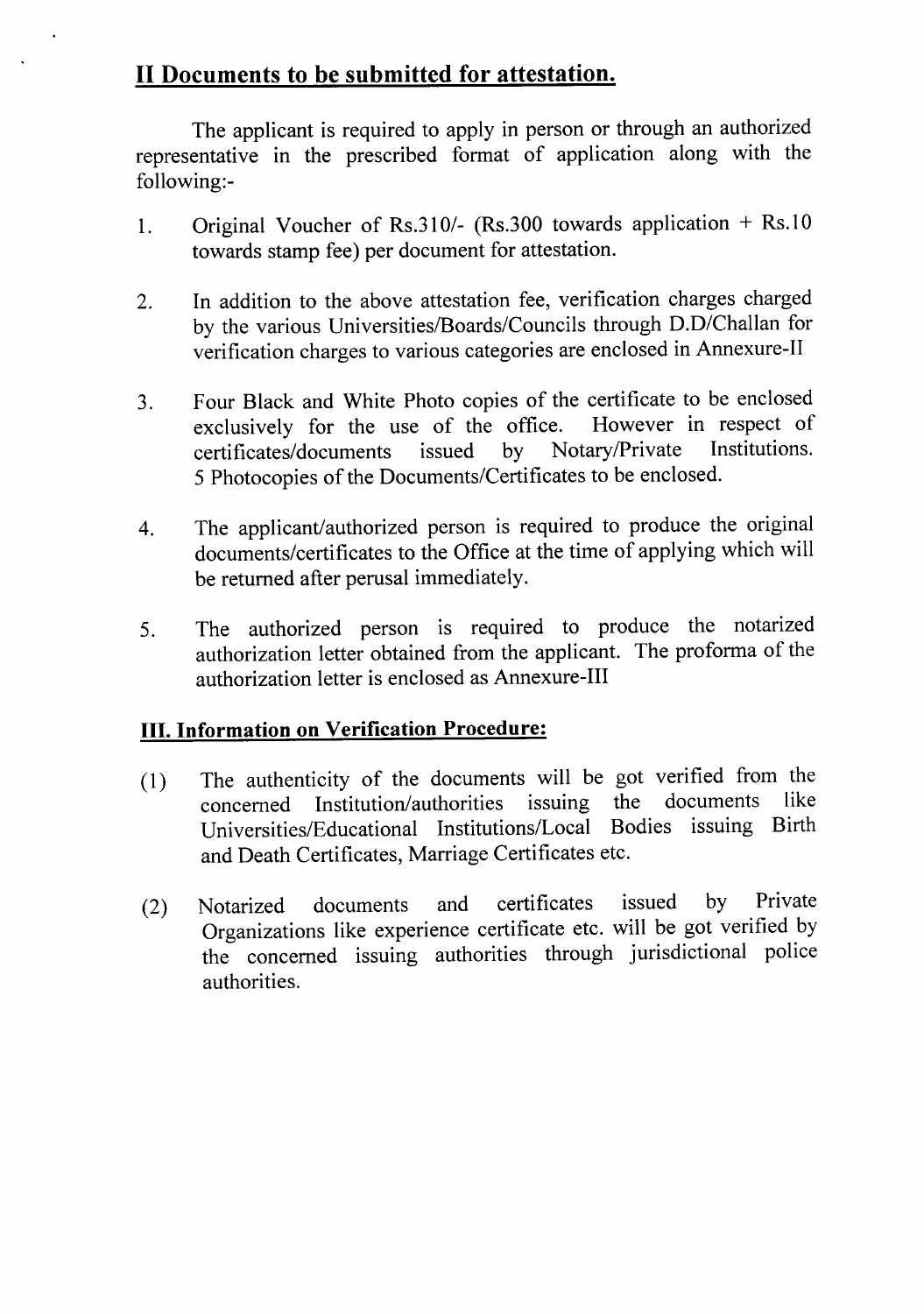## **ATTESTATION/AUTHENTICATION OF DOCUMENTS/ CERTIFICATES**

#### **Enclosures with application form**

- (1) Self attested 4 Photocopies of the document/certificate to be attested.
- (2) Application form at Annexure I
- (3) Fee payment treasury challan
- (4) Demand draft for verification charges as per Annexure II
- (5) Self attested Colour photocopy of the Passport-2
- (6) In case of Annexure-III, Representative's Photo Identity Proof is compulsory

#### **Information on Procedure**

- 1) Rs.300/- per document + Rs.10/- stamp fee to be paid to the concerned Head of Account in Government Treasury Challan at S.B.1.Main Branch, Mysuru.
- 2) Only Certificates/documents issued within Mysuru Revenue Region will be attested.
- 3) Attestation will be done only after verifying genumeness of certificate.
- 4) Certificates issued by Institutions affiliated to various Universities/ Councils/ Boards in Mysuru Revenue Region will be attested. If issued by a private Institution, the original is required to be notarized first.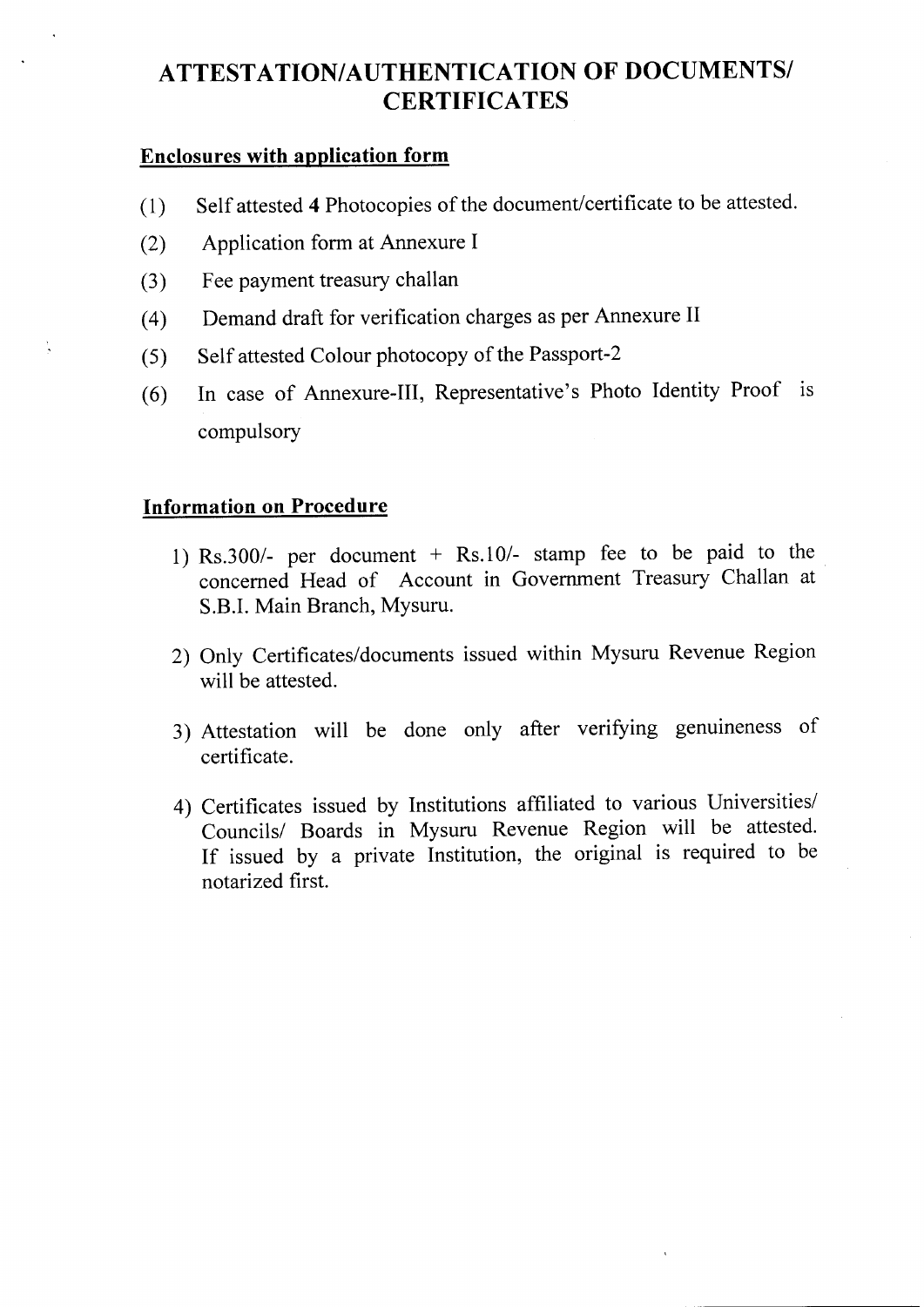## Attestation / Authentication Fee - Rs. 300/- per document Head of A/c No. - 0070-60-800-3-03

Court Fee Stamp-Rs. *101-* per application Head of *A*/c No. - 0030-01-101-0-01

# **JURISDICTION**

Certificate / Documents issued with in Mysuru Revenue Division only will be attested / authenticated.

## Mysuru Revenue Division Comprises of the following Districts.

- 1. Mysuru
- 2. Chamarajanagar
- 3. Mandya
- 4. Hassan
- 5. Chikkamagaluru
- 6. Kodagu
- 7. Dakshina Kannada
- 8. Udupi